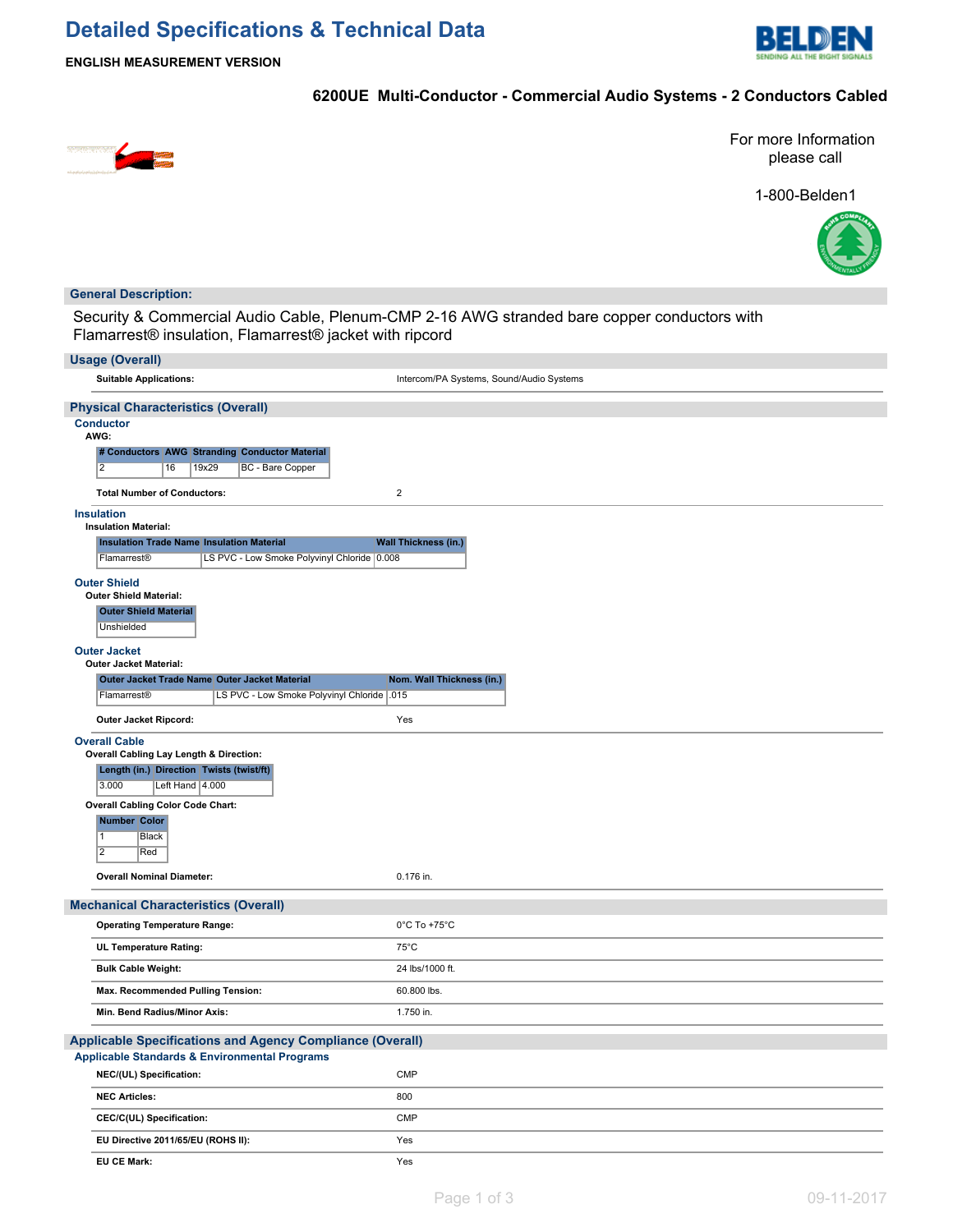# **Detailed Specifications & Technical Data**



### **6200UE Multi-Conductor - Commercial Audio Systems - 2 Conductors Cabled**

| EU Directive 2000/53/EC (ELV):                              | Yes             |
|-------------------------------------------------------------|-----------------|
| EU Directive 2002/95/EC (RoHS):                             | Yes             |
| EU RoHS Compliance Date (mm/dd/yyyy):                       | 04/01/2005      |
| EU Directive 2002/96/EC (WEEE):                             | Yes             |
| EU Directive 2003/11/EC (BFR):                              | Yes             |
| CA Prop 65 (CJ for Wire & Cable):                           | Yes             |
| MII Order #39 (China RoHS):                                 | Yes             |
| <b>Flame Test</b>                                           |                 |
| <b>UL Flame Test:</b>                                       | <b>NFPA 262</b> |
| <b>CSA Flame Test:</b>                                      | FT6             |
| <b>Suitability</b>                                          |                 |
| Suitability - Indoor:                                       | Yes             |
| <b>Plenum/Non-Plenum</b>                                    |                 |
| Non-Plenum Number:                                          | 5200UE          |
| <b>Electrical Characteristics (Overall)</b>                 |                 |
| Nom. Inductance:                                            |                 |
| Inductance (µH/ft)<br>0.145                                 |                 |
| Nom. Capacitance Conductor to Conductor:                    |                 |
| Capacitance (pF/ft)<br>36.500                               |                 |
| Nom. Conductor DC Resistance:                               |                 |
| DCR @ 20°C (Ohm/1000 ft)<br>$\overline{3.8}$                |                 |
| Max. Operating Voltage - UL:                                |                 |
| <b>Voltage</b><br>300 V RMS                                 |                 |
| Max. Recommended Current:                                   |                 |
| <b>Description</b><br><b>Current</b>                        |                 |
| 10C Temperature Rise 6.25 Amps per conductor @ 25°C ambient |                 |

### **Put Ups and Colors:**

| Item#           | Putup    | <b>Ship Weight</b> | Color              | <b>Notes</b>   | <b>Item Desc</b>  |
|-----------------|----------|--------------------|--------------------|----------------|-------------------|
| 6200UE D151000  | 1.000 FT | 25,000 LB          | <b>BLUE</b>        |                | 2#16 FLRST FLRST  |
| 6200UE 0021000  | 1,000 FT | 25.000 LB          | <b>RED</b>         |                | 2#16 FLRST FLRST  |
| 6200UE 0031000  | 1,000 FT | 25,000 LB          | <b>ORANGE</b>      |                | 2#16 FLRST FLRST  |
| 6200UE 0041000  | 1,000 FT | 25.000 LB          | <b>YELLOW</b>      |                | 2#16 FLRST FLRST  |
| 6200UE 0051000  | 1,000 FT | 25.000 LB          | <b>GREEN, DARK</b> |                | 2#16 FLRST FLRST  |
| 6200UE 0071000  | 1,000 FT | 25.000 LB          | <b>VIOLET</b>      |                | 2#16 FLRST FLRST  |
| 6200UE 008U1000 | 1,000 FT | 25,000 LB          | <b>GRAY</b>        |                | 2#16 FLRST FLRST  |
| 6200UE 009U1000 | 1,000 FT | 25.000 LB          | <b>WHITE</b>       |                | 2#16 FLRST FLRST  |
| 6200UE 009U250  | 250 FT   | 7.000 LB           | <b>WHITE</b>       |                | 2#16 FLRST FLRST  |
| 6200UE 009U500  | 500 FT   | 13,000 LB          | <b>WHITE</b>       |                | 2 #16 FLRST FLRST |
| 6200UE 0091000  | 1,000 FT | 25,000 LB          | <b>WHITE</b>       |                | 2#16 FLRST FLRST  |
| 6200UE 010U1000 | 1,000 FT | 25,000 LB          | <b>BLACK</b>       |                | 2#16 FLRST FLRST  |
| 6200UE 010U250  | 250 FT   | 7.000 LB           | <b>BLACK</b>       |                | 2#16 FLRST FLRST  |
| 6200UE 010U500  | 500 FT   | 13,000 LB          | <b>BLACK</b>       |                | 2#16 FLRST FLRST  |
| 6200UE 0101000  | 1,000 FT | 25,000 LB          | <b>BLACK</b>       |                | 2#16 FLRST FLRST  |
| 6200UE 877U1000 | 1,000 FT | 25.000 LB          | <b>NATURAL</b>     |                | 2#16 FLRST FLRST  |
| 6200UE 877U250  | 250 FT   | 7.000 LB           | <b>NATURAL</b>     |                | 2#16 FLRST FLRST  |
| 6200UE 8771000  | 1,000 FT | 25,000 LB          | <b>NATURAL</b>     | $\overline{c}$ | 2#16 FLRST FLRST  |
| 6200UE 877500   | 500 FT   | 12,500 LB          | <b>NATURAL</b>     |                | 2#16 FLRST FLRST  |

**Notes:** C = CRATE REEL PUT-UP.